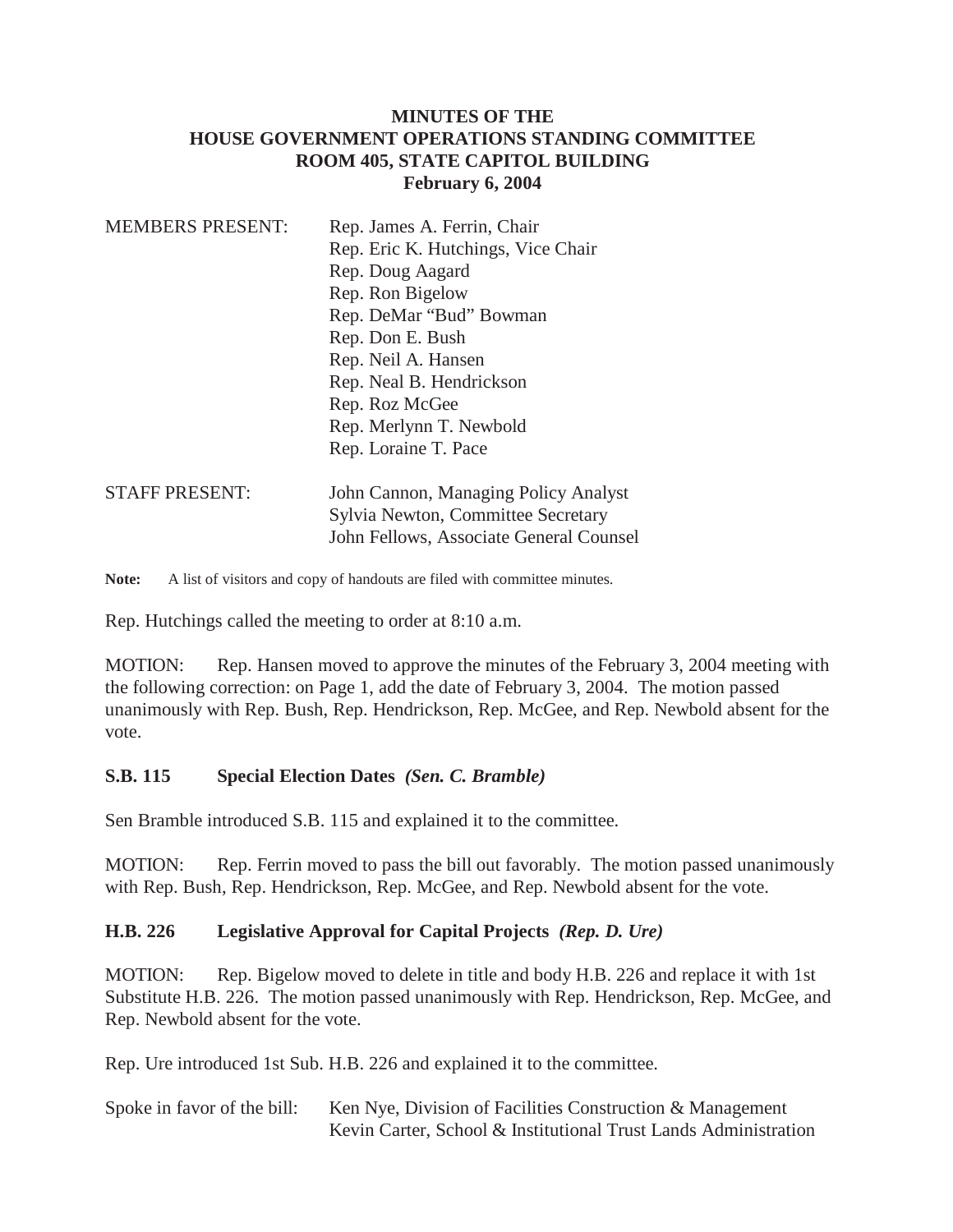House Government Operations Standing Committee February 6, 2004 Page 2

Mike Perez, University of Utah

MOTION: Rep. Hansen moved to pass the bill out favorably. The motion passed unanimously with Rep. Hendrickson and Rep. McGee absent for the vote.

### **S.B. 4 Repeal of Cost-savings Suggestions Pilot Program** *(Sen. B. Evans)*

Rep. Aagard introduced S.B. 4 and explained it to the committee.

MOTION: Rep. Bush moved to pass the bill out favorably. The motion passed unanimously withy Rep. Hendrickson and Rep. McGee absent for the vote.

MOTION: Rep. Bigelow moved to recess for ten minutes. The motion passed unanimously with Rep. Hendrickson absent for the vote.

Rep. Ferrin reconvened the meeting at 8:46 a.m.

# **H.B. 231S1 Review and Approval of Federal Monies Received by the State** *(Rep. C. Bennion)*

MOTION: Rep. Bigelow moved to delete in title and body 1st Sub. H.B. 231 and replace it with 2nd Sub. H.B. 231. The motion passed unanimously with Rep. Hutchings absent for the vote.

Rep. Bennion introduced 2nd Sub. H.B. 231 and explained it to the committee.

Spoke to the bill: Richard Ellis, Director, Governor's Office of Planning and Budget Hunter Finch, Governor's Office of Planning and Budget Steve Roberts, Division of Parks and Recreation Spencer Pratt, Office of Legislative Fiscal Analyst

MOTION: Rep. Pace moved to amend the bill as follows:

- *1. Page 29, Lines 875 through 885:*
	- 875 (2) This chapter does not govern federal funds requests for: \* \* \* *Some lines not shown* \* \* \*
	- 884 (i) Unemployment Insurance Operations monies; **[[** or **]]**
	- 885 (j) Federal Highway Administration monies **[[** . **]] ; or (k) the Land and Water Conservation Fund.**